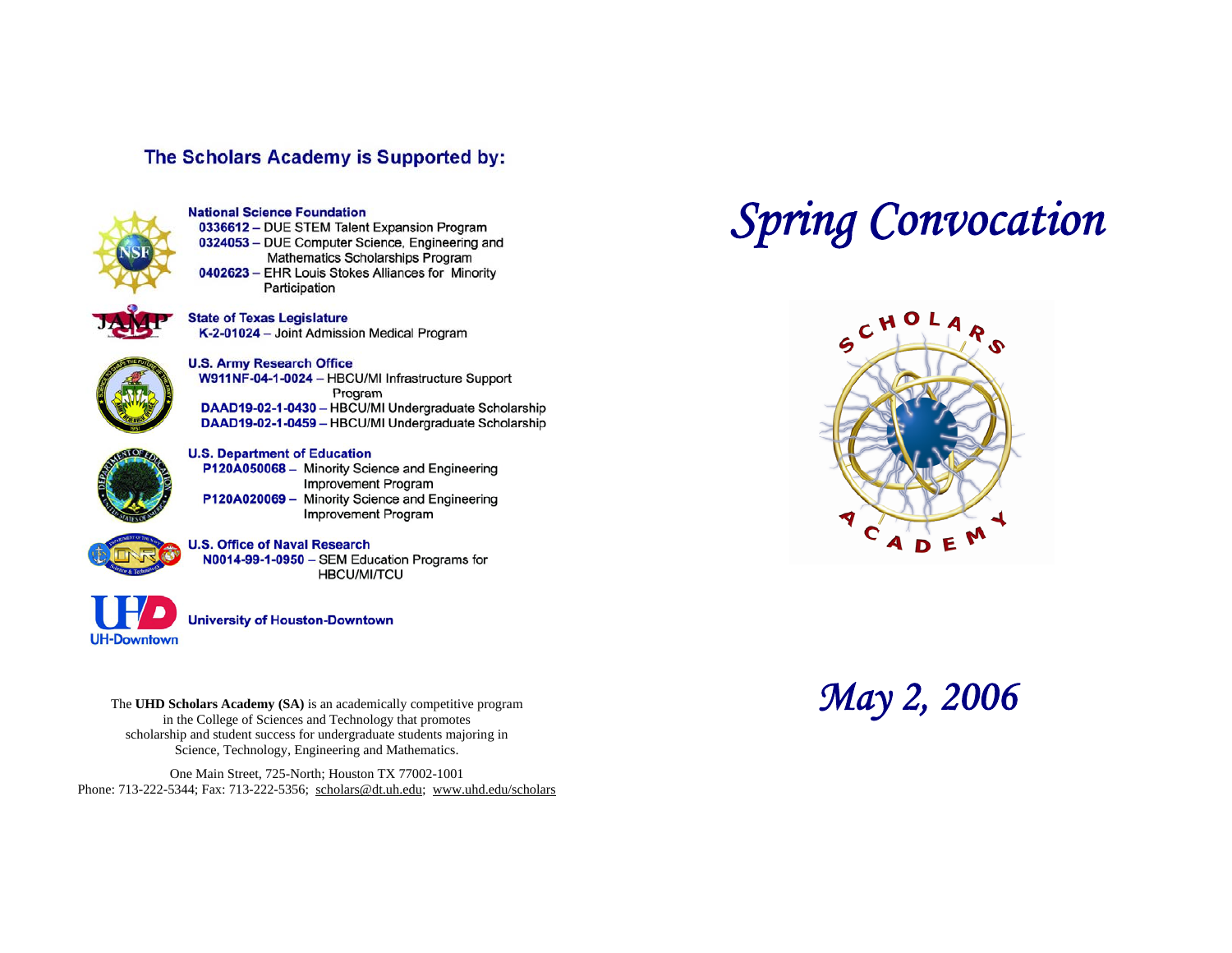# *Sigma Xi Awards*

UHD Scholars Academy members presented their scientific research posters and each received an award for their scientific poster presentations and research in November 2005 at the **Sigma Xi Annual Meeting and Student Research Conference** in Seattle, Washington. Through the National Science Foundation (0336612) and U.S. Army Research Office (W911NF-04-1-0024), research opportunities are made possible for undergraduates at the University of Houston-Downtown (UHD) and the San Jacinto College North (SJCN).



Above is a picture of the twelve students (ten UHD and two SJCN students) who presented and were awarded second or third place at the Sigma Xi Conference. Drs. Phil Lyons (UHD biology faculty) and Eric Carson (SJCN geology faculty member) also attended the conference with the students. NSF and ARO funded travel support for six students each, and NSF supported the two faculty. Additionally, a majority of these students and faculty conducted their research on campus at UHD within the last year and half with support from NSF and ARO.

**2nd Place Awards:** Deedra Balli; Colin Carandang; Dulce Carbajal; Leslie Cook; Celina Guillen; Carol Morris (SJCN); Juan Razo; and Tek Williams

**3rd Place Awards:** David Cherian; Kyle Garmany (SJCN); Vien Lam; and Justin Varghese

# *Scholars Academy Members Spring 2006*

Mohammad Abedi Henia Abid Jennifer Abrams Kethlyn Africa Betul Akin Nayef Al-Thani Karla Alvarez Adolfo Aranzales Shidrokh Ardestani Rosalinda Arenas Christopher Ash, Jr. Nelly Baltierrez Xena Bannis Araly Barrera Dana Baryam Floribel Beiza Vanessa Benavides Imene Bokhetache Reyna Bonilla Christopher Bowes Richard Bryant Hector Bucio Prince Buzombo Wendy Callejas Ambar Cancino Kimberly Cantrell Dulce Carbajal Michael Carolan Jana Carter Laura Castellanos Francisco Castillo Teofilo Chacon Tiffanie Chatman Daisy Cherian David Cherian Grantley Christie Brian Iken Swati Kale Jonathon Keele

Leslie Cook Alicia Corazon Nydia Cordero Fabiola Cortez Emily DeLaGarza Mohamed Diarra Jannie Dilber Josephine Dilber Jason Donovan Adam Drake David Espino Iliana Fajardo Andres Fals Clarissa Fletcher Eimy Flores Thomas Foster Jonathan Gamez Elaine Garcia Mario Garza Nerissa Gomez Arely Gonzalez Lauren Gracia Celina Guillen Robyn Hanna Muhammad Hassan Sean Hattenbach Ginger Haug William Holtkamp Okezie Igboeli Joseph Irving Jose Jaimes Stephanie Jones P.T. Kolitha Karunaratne Aaron Murray Usman Khan Adnane Kidari Jamie Klingman Chad Kocurek Charlotte Konikoff Carlos Lacayo, Jr. Nguyen Lam Vien Lam Phoebe Laurent Nadia Lera Claudio Lima, Jr. Christopher Lopez Liem Luong Elizabeth Magreola Arnulfo Maldonado Donica Manak Steven Manak Shuaib Mansoori Amber Martinez Jenny Martinez Troy Mason Karim Masri Sanu Mathew Marlin Mathews Gloria Matta-Aldana Robin May Victoria Mbachu Lee Anne McGaha Paula Medrano Claudia Mendez Ruby Mendez Rim Mohamed Sahreesh Momin Victoria Morillon Wilmer Naranjo

Binh Nguyen Hunter Nguyen Kristine Nguyen Phuong Nguyen Thu Nguyen Thuy-Linh Nguyen Tom (Si) Nguyen Shafeeq Noorudeen Shajeer Noorudeen Moriam Ojelade Shamsideen Ojelade Cynthia Olvera Jennie Orellana Eloy Ortega Moses Osoro Blythe Parham Mesias Pedroza Kristi Pennington Hugo Peralta Krista Perdue Trisha Pfluger Tan Pham Fabian Ramirez Patricia Ramon Juan Razo Rachel Richison Brian Rodriguez Reuben Rodriguez Arbelia Roman Jose Sandoval Danyal Shaikh Christopher Sharpe Olga Soto Nicolas Spampinato

Shaun Spencer William Stegall Marvin Stephen Fouad Tabbaq Sinath Tadoum Francis Tan Tarfa Tarar Brian Terry Juan Tito Antonio Tito, Jr. Hung Tran Borislava Tsanova Marco Tzorin Mary Vallesteros Justin Varghese Mario Vasquez Avani Verma An Vo Amanda Walker William Watson Courtney Watts Jonathan Whittenton Tek Williams Mohamed Zemmouri Hiba Zwiya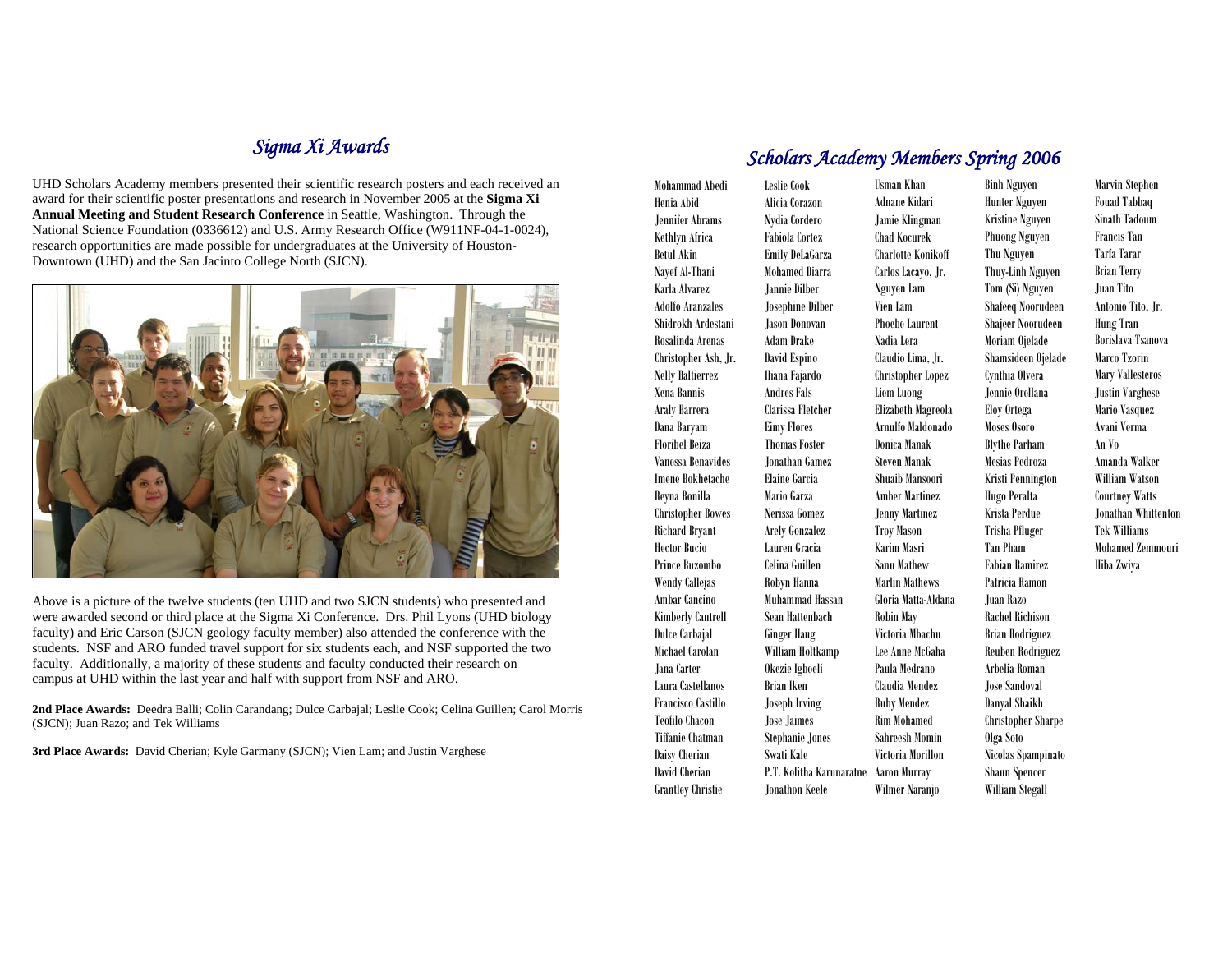# **2006 Honor Corps**

Henia Abid **Stephanie Jones** Fouad Ta<br>Jennifer Abrams Jamie Klingman Juan Tito

Shidrokh Ardestani Claudio Lima<br>Imene Bokhetache Sanu Mathew Jana Carter **Gloria Matta-Aldana** Hiba Zwiya<br>Teofilo Chacon Paula Medrano Nydia Cordero Wilmer Naranjo **Second Year**  Emily DeLaGarza Kristine Nguyen Mohammad Abedi<br>Jason Donovan Shafeeq Noorudeen Navef Al-Thani Jose Gamez **Eloy Ortega** Karla Alvarez Mario Garza Trisha Pfluger David Cherian William Holtkamp

# **Spring 2006 Graduating Seniors**

- Nayef Al-Thani Sean Hattenbach Jamie Klingmann Jamie Klingmann Sean Hattenbach Jamie Klingmann Vanessa Benavid Vanessa Benavides Okezie Igboeli Chad Kocurek Imene Bokhetache Dulce Carbajal **Jose Jaimes** Nadia Lera Leslie Cook Stephanie Jones Chris Lopez Jason Donovan **Usman Khan**
- Mohammad Abedi Elaine Garcia Adnane Kidari Jamie Klingman Kolitha Karunartne

Ruby Mendez

Fabian Ramirez Celina Guillen<br>Shaun Spencer Sean Hattenbach

**Firan Iken Marvin Stephen<br>
Stephanie Jones Fouad Tabbag** 

Borislava Tsanova

Jamie Klingman Juan Tito<br>Claudio Lima Hung Tran

Paula Medrano

Shafeeq Noorudeen

### **Scholars Academy Staff**

Administrative Secretary: Ms. Gabriela Galvan Director: Dr. Vicky Estrera Peer Mentor Coordinator: Ms. Mitsue Nakamura Program Manager: Mr. Rene Garcia Student Assistants: Laura Castellanos, Carlos Lacayo, Jennie Orellana

### **Co-Directors**

Dr. Richard Aló Dr. Kenneth Oberhoff Dr. Dennis Rodriguez Dr. Alberto Gomez-Rivas



Adnane Kidari Vien Lam Nadia Lera Karim Masri Lee Anne McGaha Moriam Ojelade Moses Osoro William Stegall Brian Terry

**Third Year** Prince Buzombo Dulce Carbajal Jose Sandoval

Kristine Nguyen Tan Pham Arbelia Roman Jose Sandoval Fouad Tabbaq Borislava Tsanova Tek Williams

Dr. Akif Uzman

# *Awards Program*

# *Welcome and Opening Remarks*

Dr. Vicky Estrera, Scholars Academy Director

### *Special Recognition:*

### **Scholarship Achievements**

| Vien Lam                                                                                                                                                                                                                                                                                                     | Joint Admission Medical Program Scholars<br>Shafeeg Noorudeen                                                                                                                                                                                         |                                                                                                                                                                                                                                 |                                                                                                                                                                                                                                      |  |  |
|--------------------------------------------------------------------------------------------------------------------------------------------------------------------------------------------------------------------------------------------------------------------------------------------------------------|-------------------------------------------------------------------------------------------------------------------------------------------------------------------------------------------------------------------------------------------------------|---------------------------------------------------------------------------------------------------------------------------------------------------------------------------------------------------------------------------------|--------------------------------------------------------------------------------------------------------------------------------------------------------------------------------------------------------------------------------------|--|--|
| Red Rose Scholars for 2005-2006<br>Mohammad Abedi<br><b>Betul Akin</b><br>Prince Buzombo                                                                                                                                                                                                                     | <b>Dulce Carbajal</b><br>Teofilo Chacon<br>Adnane Kidari                                                                                                                                                                                              | Vien Lam<br>Karim Masri                                                                                                                                                                                                         | Moses Osoro<br>Jose Sandoval                                                                                                                                                                                                         |  |  |
| Red Rose Scholars for 2006-2007<br>Henia Abid<br>Jana Carter<br>David Cherian                                                                                                                                                                                                                                | <b>Teofilo Chacon</b><br>Nydia Cordero<br>Mario Garza                                                                                                                                                                                                 | Vien Lam<br><b>Wilmer Naranjo</b><br>Moses Osoro                                                                                                                                                                                | Juan Razo<br>Hiba Zwiya                                                                                                                                                                                                              |  |  |
| <b>Research Achievements</b><br>Internships & Research Programs (Summer 2005 to Spring 2006)                                                                                                                                                                                                                 |                                                                                                                                                                                                                                                       |                                                                                                                                                                                                                                 |                                                                                                                                                                                                                                      |  |  |
| Mohammad Abedi<br>Betul Akin<br>Nayef Al-Thani<br>Shidrokh Ardestani<br>Vanessa Benavides<br>William Botkins, Jr.<br><b>Christopher Bowes</b><br>Prince Buzombo<br><b>Wendy Callejas</b><br><b>Kimberly Cantrell</b><br>Colin Carandang<br><b>Dulce Carbajal</b><br>Michael Carolan<br><b>Teofilo Chacon</b> | Emily DeLaGarza<br><b>Mohamed Diarra</b><br>Jannie Dilber<br>Adam Drake<br><b>Thomas Foster</b><br>Mario Garza<br>Adewale Giwa<br>Ngan Ha<br>Muhammad Hassan<br>Sean Hattenbach<br>William Holtkamp<br>Susanna Hooper<br>Okezie Igboeli<br>Brian Iken | Jeeba Kuriakose<br>Mai Lam<br>Nguyen Lam<br>Vien Lam<br>Juan Leon<br>Nadia Lera<br>Karim Masri<br><b>Marlin Mathews</b><br>Lee Anne McGaha<br>Paula Medrano<br>Ruby Mendez<br>Rim Mohamed<br>Hunter Nguyen<br>Shafeeq Noorudeen | <b>Fabian Ramirez</b><br>Patricia Ramon<br>Juan Razo<br><b>Brian Rodriguez</b><br>Arbelia Roman<br>Jose Sandoval<br>Olga Soto<br>Marvin Stephen<br>Ping Tang<br>Tarfa Tarar<br>Mohamed Tem<br>Antonio Tito<br>Juan Tito<br>Hung Tran |  |  |
| David Cherian<br><b>Grantley Christie</b><br>Leslie Cook<br>Alicia Corazon<br>Nydia Cordero                                                                                                                                                                                                                  | Jose Jaimes<br>Stephanie Jones<br>Adam Jordan<br>Usman Khan<br>Adnane Kidari                                                                                                                                                                          | Moriam Ojelade<br>Shamsideen Ojelade<br>Moses Osoro<br>Mesias Pedroza<br>Kristi Pennington                                                                                                                                      | Borislava Tsano<br>Marco Tzorin<br>Peter Villarreal<br><b>William Watson</b><br>Hiba Zwiva                                                                                                                                           |  |  |

Fabiola Cortez Chad Kocurek Trisha Pfluger

Ramirez Ramon ໄazo Rodriguez Roman Jose Sandoval oto Stephen ang Tarar ned Temnati o Tito ito Tran Borislava Tsanova Tzorin /illarreal Watson Hiba Zwiya